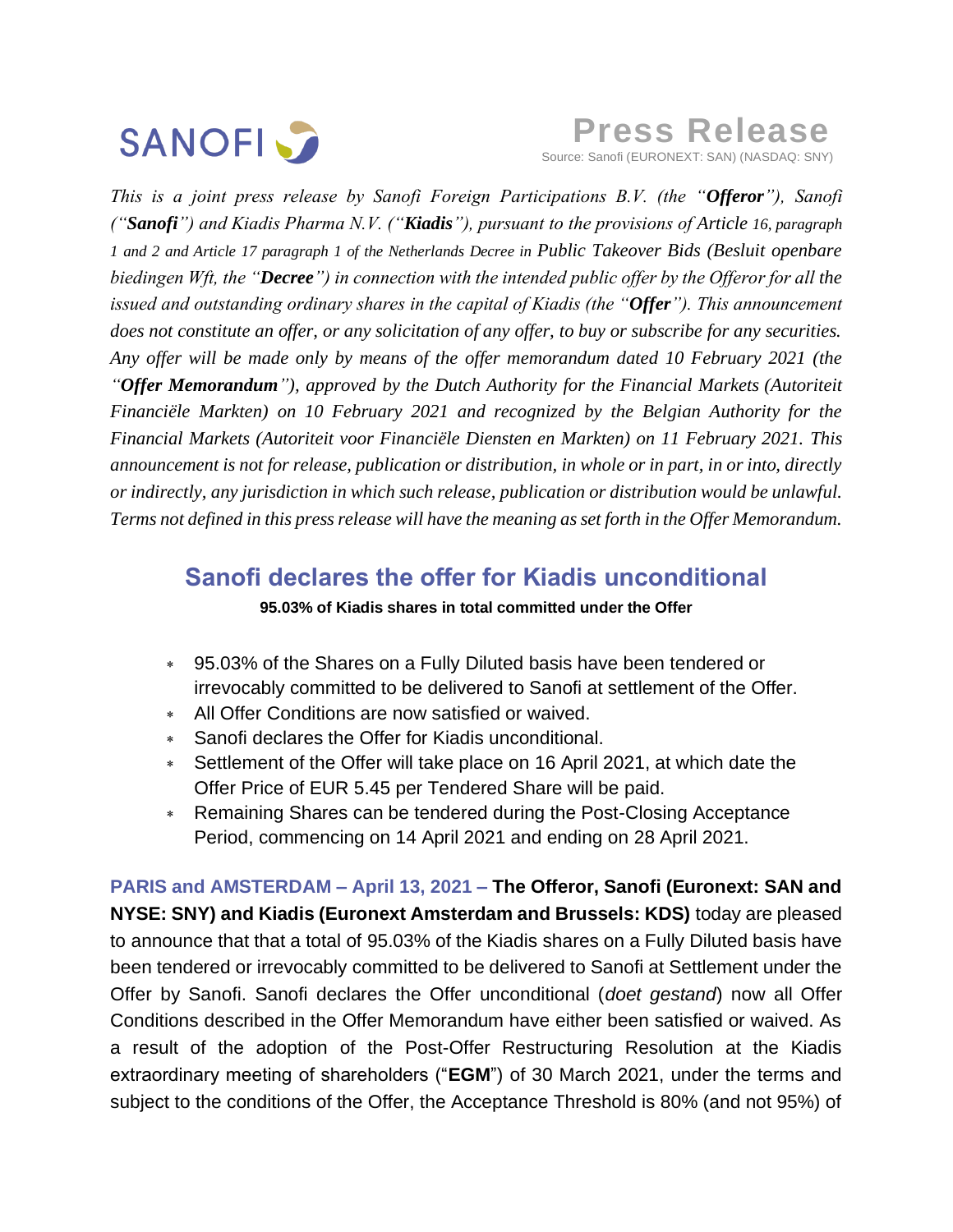Kiadis' aggregate issued and outstanding ordinary share capital on a Fully Diluted basis, as of the time and date on which the Offer expires.

#### **Acceptance**

During the Acceptance Period, that expired at 17:40 (CET) on 12 April 2021, 39,860,388 Shares were tendered under the Offer, representing approximately 92.9% of the aggregate issued and outstanding ordinary share capital of Kiadis as of today and an aggregate value value of approximately EUR 217,239,114.60 (for an Offer Price of EUR 5.45 (*cum dividend*) per Share). Together with any Shares directly or indirectly owned by Sanofi, the Offeror or any of their Affiliates, any Shares irrevocably committed to be delivered to Sanofi at settlement of the Offer and any Shares to which the Offeror Group is entitled but which have not yet been delivered (*gekocht maar nog niet geleverd*), this represents a total of 58,051,156 Shares. This equals approximately 95.03% of the aggregate issued and outstanding ordinary share capital of Kiadis on a Fully Diluted basis.

## **Settlement**

With reference to the Offer Memorandum, Shareholders who accepted the Offer shall receive the Offer Price for each Tendered Share tendered during the Acceptance Period and transferred (*geleverd*) for acceptance pursuant to the Offer, under the terms and conditions of the Offer and subject to its restrictions.

Settlement of the Shares and payment of the Offer Price will take place on 16 April 2021. Following Settlement, the Offeror will (directly or indirectly) hold 58,051,156 Shares, representing approximately 95.03% of the aggregate issued and outstanding ordinary share capital of Kiadis on a Fully Diluted basis.

Upon Settlement the changes to the composition of the Supervisory Board and Management Board of Kiadis, as approved by the EGM on 30 March 2021, will become effective.

## **Post-Closing Acceptance Period**

The Offeror hereby announces that Shareholders who have not tendered their Shares during the Acceptance Period will have the opportunity to tender their Shares under the same terms and conditions applicable to the Offer, during the Post-Closing Acceptance Period which will start at 09:00 (CET) on 14 April 2021 and end at 17:40 (CET) on 28 April 2021 (the "**Post-Closing Acceptance Period**").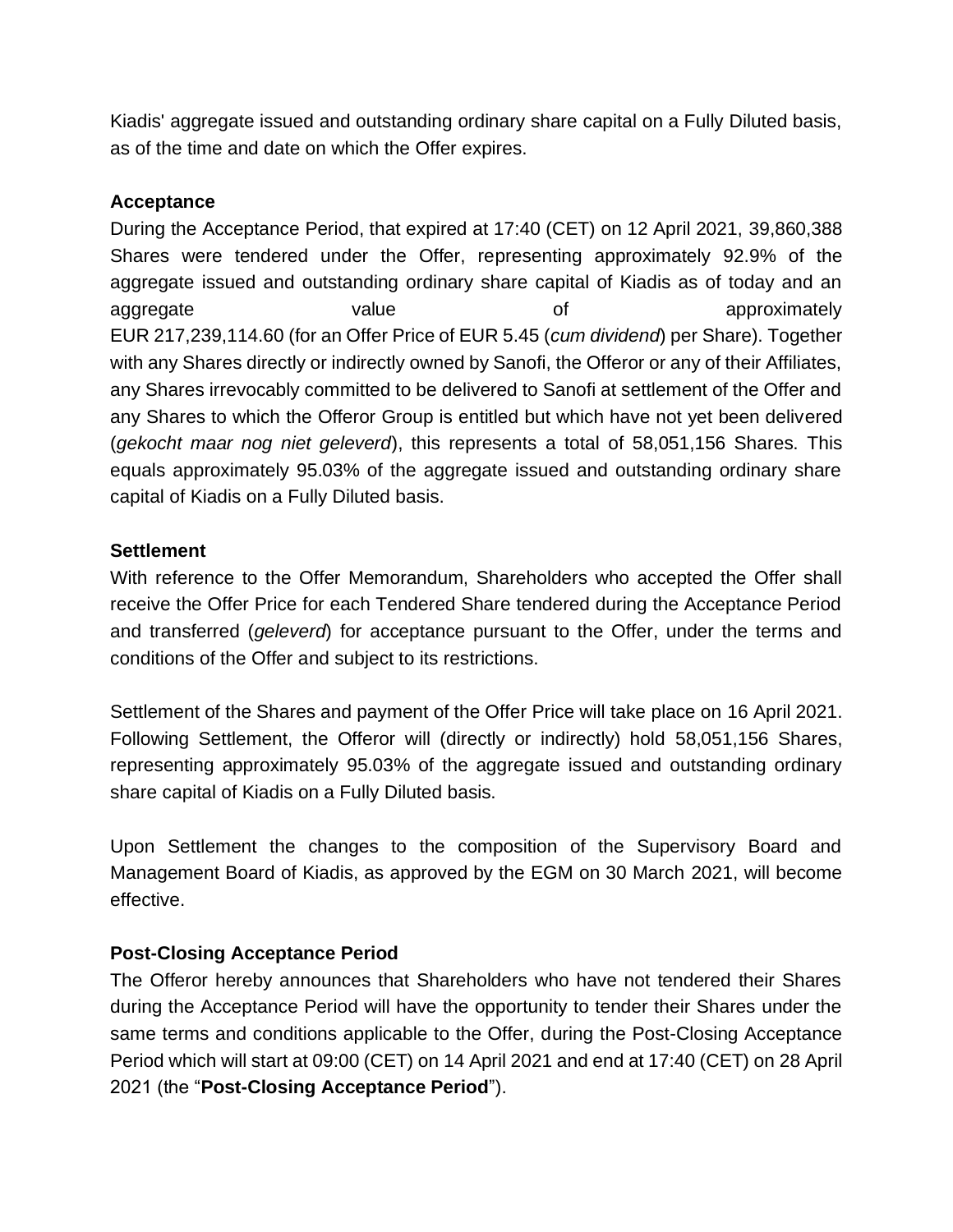The Offeror will publicly announce the results of the Post-Closing Acceptance Period and the total number and total percentage of Shares held by it in accordance with Section 17, paragraph 4 of the Decree ultimately on the third Business Day following the last day of the Post-Closing Acceptance Period.

The Offeror shall continue to accept for payment all Shares validly tendered (or defectively tendered provided that such defect has been waived by the Offeror) during the Post-Closing Acceptance Period and shall pay for such Shares as soon as reasonably possible and in any case no later than on the fifth Business Day following the last day of the Post-Closing Acceptance Period.

During the Post-Closing Acceptance Period, Shareholders have no right to withdraw Shares from the Offer, regardless of whether their Shares have been validly tendered (or defectively tendered, provided that such defect has been waived by the Offeror) during the Offer Period or the Post-Closing Acceptance Period.

## **Delisting**

The Offeror and Kiadis shall seek to procure the delisting of the Shares on Euronext Amsterdam and Euronext Brussels as soon as possible under Applicable Rules. Delisting may further adversely affect the liquidity and market value of any Shares not tendered.

## **Further implications of the Offer being declared unconditional**

Remaining Shareholders who do not wish to tender their Shares in the Post-Closing Acceptance Period should carefully review the sections of the Offer Memorandum that further explain the intentions of the Offeror, such as (but not limited to) Section 6.11 (*Consequences of the Offer for non-tendering Shareholders*), which describes certain implications to which such Shareholders may become subject with their continued shareholding in Kiadis.

The Offeror intends to initiate the Buy-Out in an expeditious manner. Reference is made to section 6.11(c) (*Buy-Out*) of the Offer Memorandum.

#### **Announcements**

Any announcement contemplated by the Offer Memorandum will be issued by press release. Any press release issued by the Offeror will be made available on the website of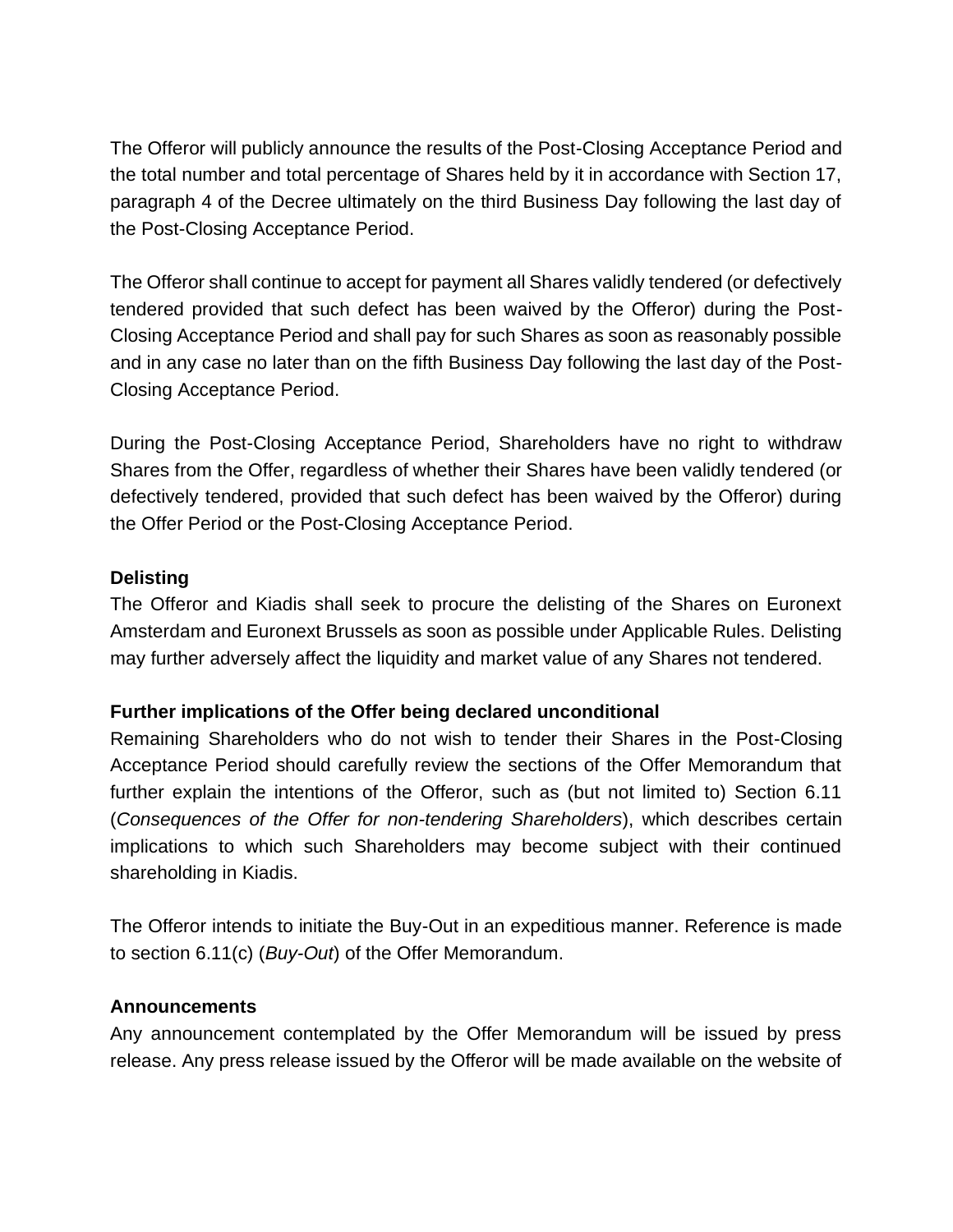the Offeror [\(www.sanofi.com\)](http://www.sanofi.com/). Any press release issued by Kiadis will be made available on the website [\(www.kiadis.com\)](http://www.kiadis.com/).

Subject to any applicable requirements of the applicable rules and without limiting the manner in which the Offeror may choose to make any public announcement, the Offeror will have no obligation to communicate any public announcement other than as described above.

#### **Offer Memorandum, Position Statement and further information**

This announcement contains selected, condensed information regarding the Offer and does not replace the Offer Memorandum and/or the Position Statement. The information in this announcement is not complete and additional information is contained in the Offer Memorandum and the Position Statement.

Digital copies of the Offer Memorandum are available on the website of the Offeror [\(www.sanofi.com\)](http://www.sanofi.com/) and digital copies of the Position Statement are available on the website of Kiadis [\(www.kiadis.com\)](http://www.kiadis.com/). Such websites do not constitute part of, and are not incorporated by reference into, the Offer Memorandum. Copies of the Offer Memorandum and the Position Statement are on request also available free of charge at the offices of Kiadis and the Settlement Agent at the addresses below:

| Kiadis             | <b>Settlement Agent</b> |
|--------------------|-------------------------|
| Kiadis Pharma N.V. | <b>ING Bank N.V.</b>    |
| Paasheuvelweg 25A  | Bijlmerdreef 106        |
| 1105 BP Amsterdam  | 1102 CT Amsterdam       |
| The Netherlands    | The Netherlands         |

#### **About Kiadis**

Founded in 1997, Kiadis is committed to developing innovative cell-based medicines for patients with lifethreatening diseases. With headquarters in Amsterdam, The Netherlands, and offices and activities across the United States, Kiadis is reimagining medicine by leveraging the natural strengths of humanity and our collective immune system to source the best cells for life.

Kiadis is listed on the regulated market of Euronext Amsterdam and Euronext Brussels since July 2, 2015, under the symbol KDS. Learn more at [www.kiadis.com.](http://www.kiadis.com/)

**About Sanofi**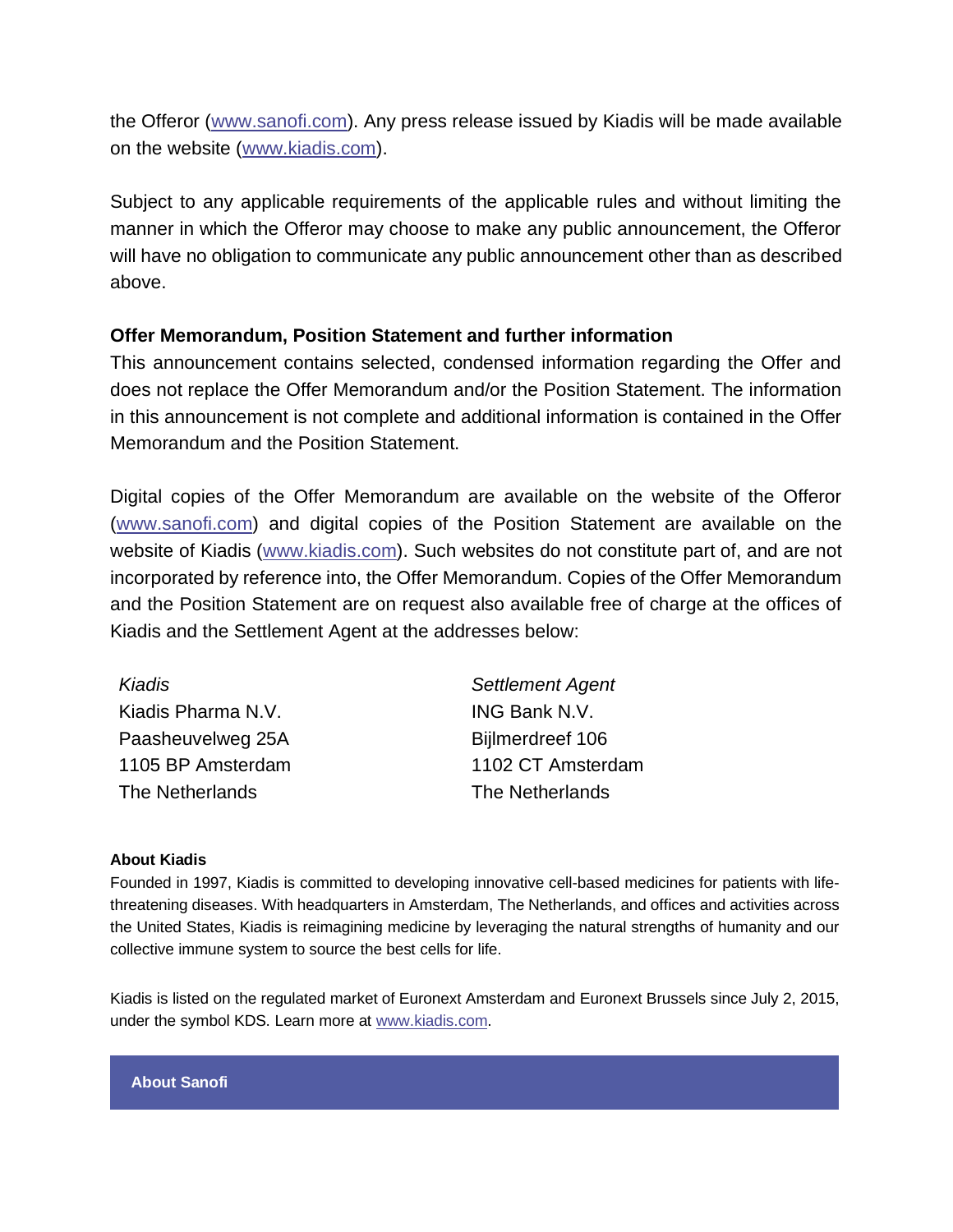Sanofi is dedicated to supporting people through their health challenges. We are a global biopharmaceutical company focused on human health. We prevent illness with vaccines, provide innovative treatments to fight pain and ease suffering. We stand by the few who suffer from rare diseases and the millions with long-term chronic conditions.

With more than 100,000 people in 100 countries, Sanofi is transforming scientific innovation into healthcare solutions around the globe.

Sanofi, Empowering Life

**Sanofi Media Relations Contact**  Sally Bain Tel.: +1 (781) 264-1091 [Sally.Bain@sanofi.com](mailto:Sally.Bain@sanofi.com)

#### **Kiadis**

 Maryann Cimino, Director Investor Relations & Corporate Affairs Tel: +1 (617) 710-7305 [m.cimino@kiadis.com](mailto:m.cimino@kiadis.com)

#### **Kiadis Media Relations Contacts**

LifeSpring Life Sciences Communication Leon Melens (Amsterdam) Tel: +31 (20) 538 16 427 [lmelens@lifespring.nl](mailto:lmelens@lifespring.nl)

**Optimum Strategic Communications** Mary Clark, Supriya Mathur Tel: +44 (203) 950 9144 kiadis@optimumcomms.com

**Sanofi Investor Relations Contacts Paris** Eva Schaefer-Jansen Arnaud Delepine

**Sanofi Investor Relations Contacts North America** Felix Lauscher Fara Berkowitz Suzanne Greco

**Sanofi IR main line:** Tel.: +33 (0)1 53 77 45 45 [investor.relations@sanofi.com](mailto:investor.relations@sanofi.com) https://www.sanofi.com/en/investors/contact

#### *Sanofi Forward-Looking Statements*

*This press release contains forward-looking statements as defined in the Private Securities Litigation Reform Act of 1995, as amended. Forward-looking statements are statements that are not historical facts. These statements include projections and estimates and their underlying assumptions, statements regarding plans, objectives, intentions and expectations with respect to future financial results, events, operations, services, product development and potential, and statements regarding future performance. Forward-looking statements are generally identified by the words "expects", "anticipates", "believes", "intends", "estimates", "plans" and similar expressions. Although Sanofi's management believes that the expectations reflected in such forward-looking statements are reasonable, investors are cautioned that forward-looking information and statements are subject to various risks and uncertainties, many of which are difficult to predict and generally beyond the control of Sanofi, that could cause actual results and developments to differ materially from those expressed in, or implied or projected by, the forward-looking information and statements. These risks and uncertainties include among other things, risks related to Sanofi's ability to complete the acquisition on the proposed terms or on the proposed timeline, the possibility that competing offers will be made, other risks associated with executing business combination transactions, such as the risk that the businesses will not be integrated successfully, that such integration may be more difficult, time-consuming or costly than expected or that the expected benefits of the acquisition will not be realized, the uncertainties inherent in research and development, future clinical data and analysis, including post marketing, decisions by regulatory authorities, such as the FDA or the EMA, regarding whether and when to approve any drug, device or biological application that may be filed for any such product candidates as well as their decisions regarding labelling and other matters that could affect the availability or commercial potential of such product candidates, the fact that product candidates if approved may not be commercially successful, the future approval and commercial success of therapeutic alternatives, Sanofi's ability to benefit from external growth opportunities, to complete related transactions and/or obtain regulatory clearances, risks associated with intellectual property and any related pending or future litigation and the ultimate outcome of such litigation,*